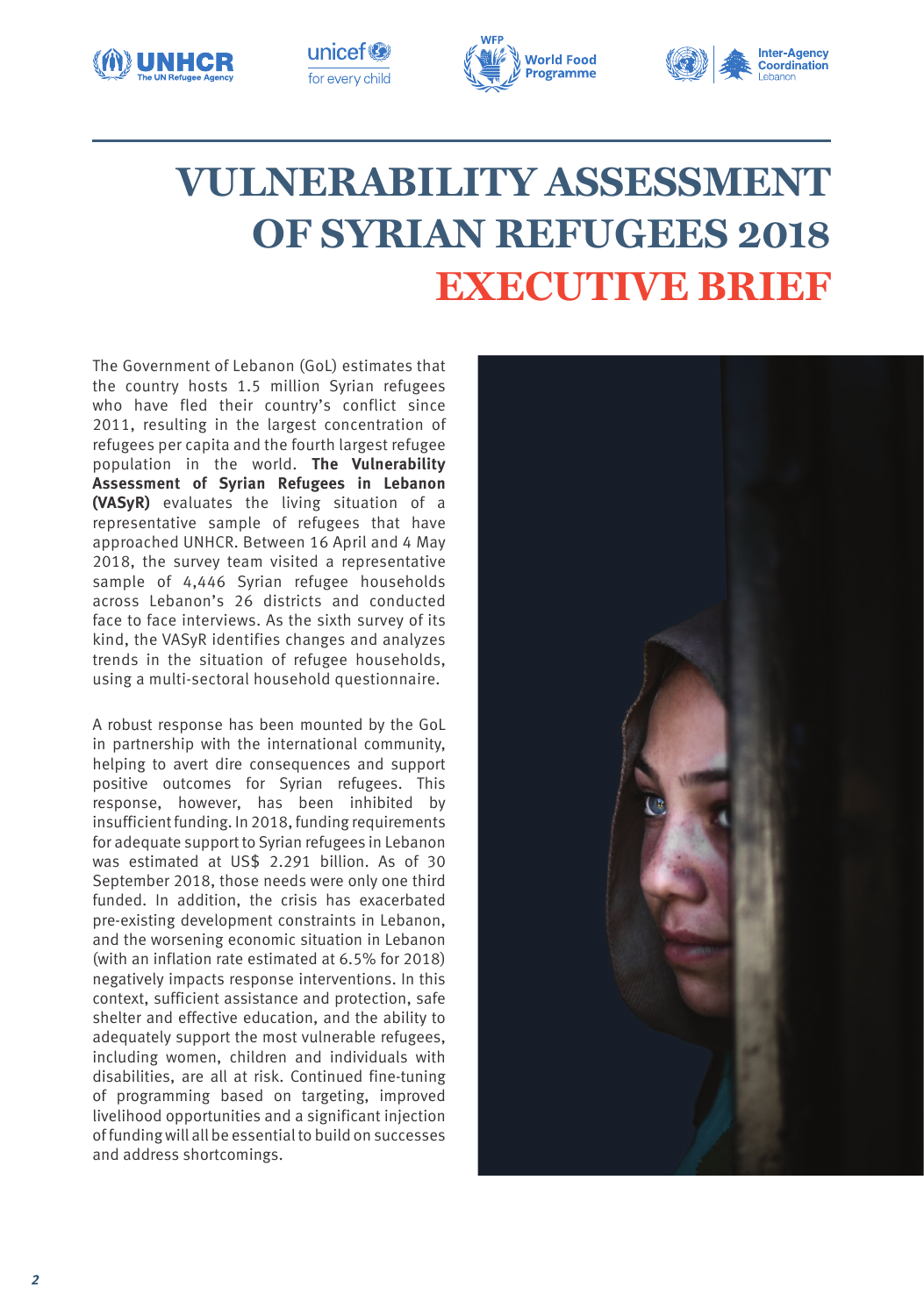# Key findings

# *Demographics*

Survey results indicated that the Syrian refugee population in Lebanon is almost equally split between males and females, with a gender gap in favor of females for the 20-29 age group. Fifty-four percent of the refugee population was under the age of 18.

# *Challenges in civil and legal documentation*

Obtaining both legal residency and birth registration continued to be a challenge for Syrian refugees. Overall, 73% of interviewed refugees aged 15 and older reported not having legal residency, similar to 2017. While the share of households where all members reporting legal residency was stable (18%), the share of households in which no member had legal residency grew by six percentage points, to 61%. Refugees frequently reported being unable to afford the annual renewal fee of US\$ 200.

Lack of birth registration can lead to serious long-term consequences for those concerned. While the vast majority (97%) have some kind of documentation attesting to the birth of their child in Lebanon, a large proportion of children (79%) remain without having completed the birth registration process. Dialogue with the Directorate General of Personal Status is also needed to support implementation of recent measures to facilitate civil registration.

# *Seeking safety*

The majority of Syrian refugee households (51%) reported that their relationship with the host community was positive or very positive. Only 3% of households reported having experienced a security incident during the previous three months. Children are particularly vulnerable in a crisis environment. Two percent of Syrian refugee children between the ages of 5 and 17 were engaged in child labour, with boys more affected than girls. Parents in over half of households (59%) reported resorting to physical aggression as a form of discipline.

# *Shelter*

Looking at shelter, two thirds of households were living in residential buildings. There was, however, a shift toward non-residential structures, where rents are cheaper, across almost all governorates compared to 2017. Refugee households residing in non-permanent structures were paying an average monthly rent of US\$ 58, while those residing in nonresidential and residential accommodations were paying on average US\$ 149 and US\$ 221 respectively.

Three in ten refugee households were residing in shelters where conditions did not meet humanitarian standards, and another 5.5% living in shelters in dangerous conditions (i.e. in danger of collapse). One third of refugee families continued to live in overcrowded shelters.

#### **AT A GLANCE** *20% Aged 3-5 68% Aged 6-14 23% Aged 15-17* **18%** *of households are headed by females* **951,629**  *Syrian refugees registered with UNHCR as of 31 October 2018* **69%**  *of Syrian refugees families are below the poverty line*  **73%**  *of interviewed refugees aged 15 and older reported not having legal residency*  **51%**  *of Syrian refugees are below the Survival Minimum Expenditure Basket Share of children enrolled in school:*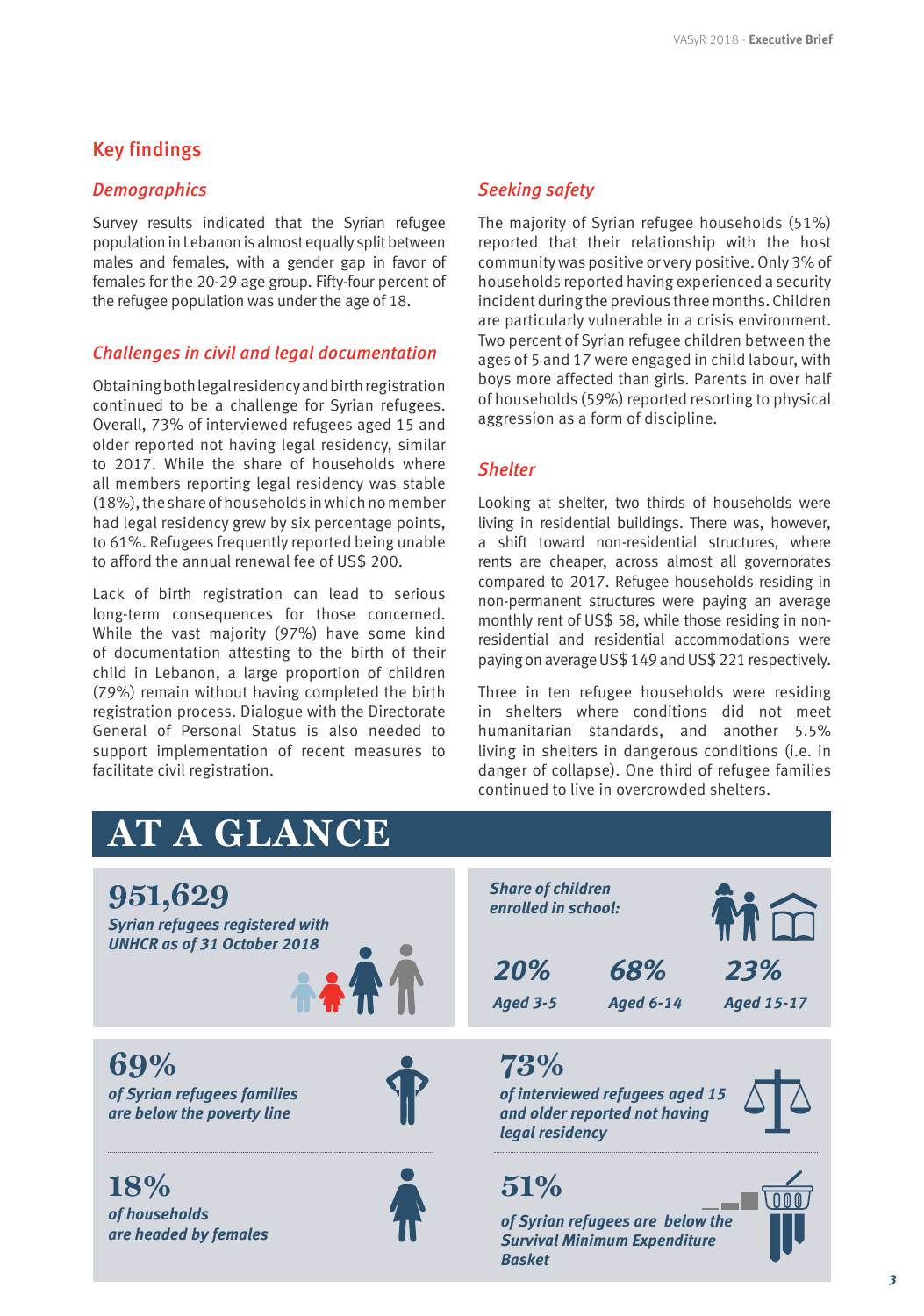## *Water, Sanitation, Hygiene and Energy*

Water, Sanitation, and Hygiene (WASH) indicators generally improved compared to 2017. In terms of access to drinking water, the vast majority reported use of improved drinking water sources (91%; note that the water quality was not tested), and access to improved sanitation facilities (87%). Reliance on bottled water, however, continued to increase (to 43% in 2018), and more than half of households reported paying for drinking water. Over half of the population also relied on private generators as a source of electricity, reflecting the unreliability of the national supply.

# *A generation that will not be lost*

While school enrollment for children aged 6 to 14 was just 52% in 2016, the Ministry of Education and Higher Education (MEHE) received international donor support during the last four school years to ensure that every child has access to formal education. Enrolment rates for children aged 6 to 14 rose substantially in 2017 and remained stable at 68% in 2018. Enrolment was also stable for children aged 15 to 17, at 23%, while enrollment in pre-primary education (ages 3 to 5) increased by five percentage points, to 20%. Nevertheless, more than half of refugee children (aged 3 to 17) were still out of school, mainly adolescents and youth. Starting at age 12, boys are especially vulnerable to school abandonment. Additionally, children with disabilities still faced challenges accessing education, with only 44% of children with a disability aged 6 to 14 enrolled.

Sixty-one percent of Syrian refugees aged 15 to 24 were not employed, not in education, and not attending any training (NEET). While more girls are enrolled in secondary school than boys, the NEET rate is higher for female youth (79%) than for males (41%), reflecting significantly lower levels of female employment.

## *Health*

Access to primary health care (PHC) services remained relatively stable, with 87% of households reporting that they received the required care. Half of surveyed households reported receiving subsidized health care and 7% reported accessing free health care, while 20% reported having had to pay in full. Similar to 2017, three quarters of those who required hospitalization were able to access it. For both PHC and hospitalization, cost was the biggest barrier to access.

With regards to children's health, the prevalence of children under two years old who were sick increased by 7% from 2017, reaching 41%. Fever was the most prevalent type of sickness at 82%, followed by cough (67%) and diarrhoea (53%).

Two thirds of households have at least one member with a specific need such as illness, disability or in need of support in daily activities.

# *Food security*

While food security for Syrian refugees improved in the last year thanks to the extensive humanitarian response in the country, one third (34%) of Syrian refugee households remained moderately to severely food-insecure. Food-insecure households had lower per capita expenditures and more debt, and they allocated the majority of their expenses to food.

The share of households with acceptable food consumption increased by nearly five percentage points, yet one third of Syrian refugees continued to consume an inadequate diet. Overall, there was a slight improvement in the daily dietary intake compared to 2017, as well as improvements in nutrient consumption. Analysing by gender, female-headed households were more likely to have both poor food consumption and lower dietary diversity than their male counterparts.

Looking at food consumption for children, the average number of meals consumed per day increased for children under five. However, less than half (44%) of infants under 6 months were exclusively breastfed and 17% of children between 6 and 23 months had the minimum diet diversity. The figures decrease as the households become poorer.

# *Economic vulnerability*

A decrease was seen in poverty levels and average per capita monthly expenditures increased in 2018, indicating that households are less economically vulnerable. However, 69% remained below the poverty line, and just over half of households (51%) still did not reach the Survival Minimum Expenditure Basket (SMEB) threshold of US\$ 2.90 per person per day, unable to meet survival needs of food, health and shelter. To cover essential needs, nearly 9 out of 10 households acquired debt and 82% borrowed money during the three months prior to the survey.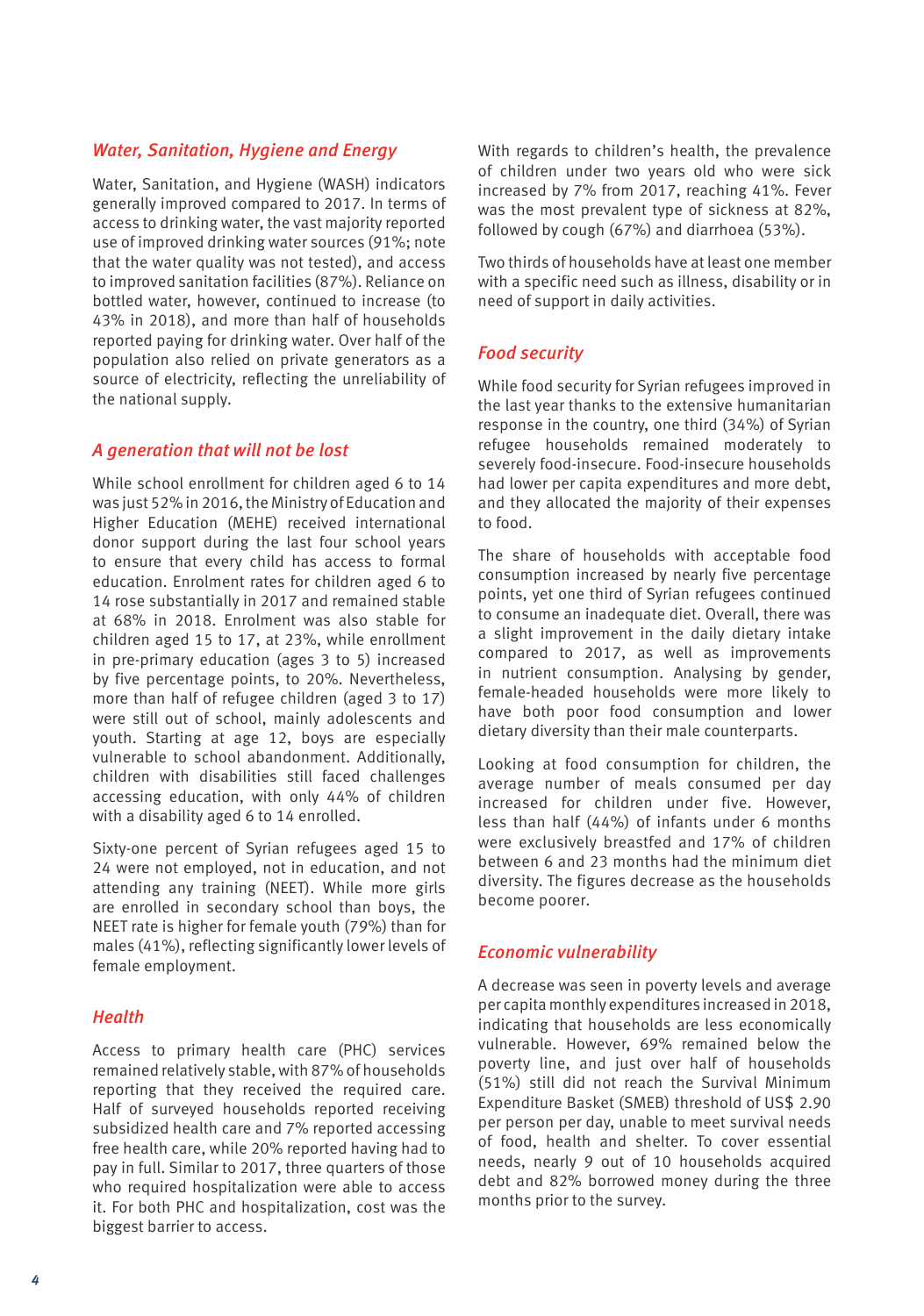## *Employment and economic activity*

The total labour force participation rate was 43%, and on average, 68% of households had at least one working member. Nearly one in five working males (and one in ten working females) had more than one job. Monthly income for working adults was on average US\$ 209 for men, and US\$ 92 for women. WFP assistance and informal debt continued to be key sources of income for households, indicating the challenges Syrian refugees have faced in covering expenses through employment.

Seventy-one percent of Syrian refugee youth (between the ages of 15 and 24) reported not having worked any day in the previous 30.

### *Strategies to cope with vulnerability*

Refugees continued to adopt a range of strategies to cope with a lack of food and/or the means to buy it. Although fewer households were adopting food-related coping strategies (such as consuming cheaper food or fewer meals) than in 2017, the vast majority still did so, indicating food insecurity. There was a reduction in the share of households applying livelihood coping strategies that can be categorized as crisis or emergency (such as reducing expenditures on health or involving children in income-generating activities), but nearly all households (97%) applied a strategy of some form. In particular, 15% of households moved to cheaper accommodations, an increase of nine percentage points compared to 2017.

#### *Assistance helps fill the gap*

Overall, UNHCR and WFP are the two main assistance actors in Lebanon. WFP assistance was received by 113,000 of the most vulnerable households. UNHCR's winter assistance reached over 165,000 families living below the poverty line and UNHCR multi-purpose cash assistance reached nearly 33,000 of the most vulnerable families. In-kind assistance was less common: 10% of households reported receiving in-kind food assistance in the previous three months, 4% received education training on hygiene and less than 1% reported receiving assistance in the form of capacity building or training.

#### *The VASyR with a gender lens*

Despite significant improvements compared to 2017 across all food security and vulnerability indicators, female-headed households remained more vulnerable than male-headed households. A partial explanation could lie in the fact that 55% of female-headed households did not have any member working, while only 27% of households headed by males had no working members. In addition, female-headed households were less likely to have at least one member with legal residency.

Female-headed households continued to resort to more negative coping strategies than male-headed households. Female-headed households were also less likely to live in a residential structure, with 45% residing in non-permanent and nonresidential shelters, compared to 33% of maleheaded households.

The gender parity index indicated that the number of girls in primary school remained almost equal to that of boys. For secondary school, more girls are enrolled than boys, particularly in upper secondary (grades 10-12). Possibly related to this discrepancy, there was a significant difference in the rates of child labour between boys and girls (3.4% and 0.9%, respectively).

Child marriage remains a concern for girls, with three in ten girls between the ages of 15 and 19 currently married, a notable increase of 7% from 2017.

#### *Priorities:*

- *Continued access to safety and nonrefoulement*
- *Civil status and legal documentation*
- *Shelter, water and sanitation that meets humanitarian standards*
- *Improving food security and ensuring food access*
- *Addressing economic vulnerability*
- *Safeguarding children's well-being (education, health and protection)*
- *Special attention to female-headed households and ensuring a gender lens in all programming*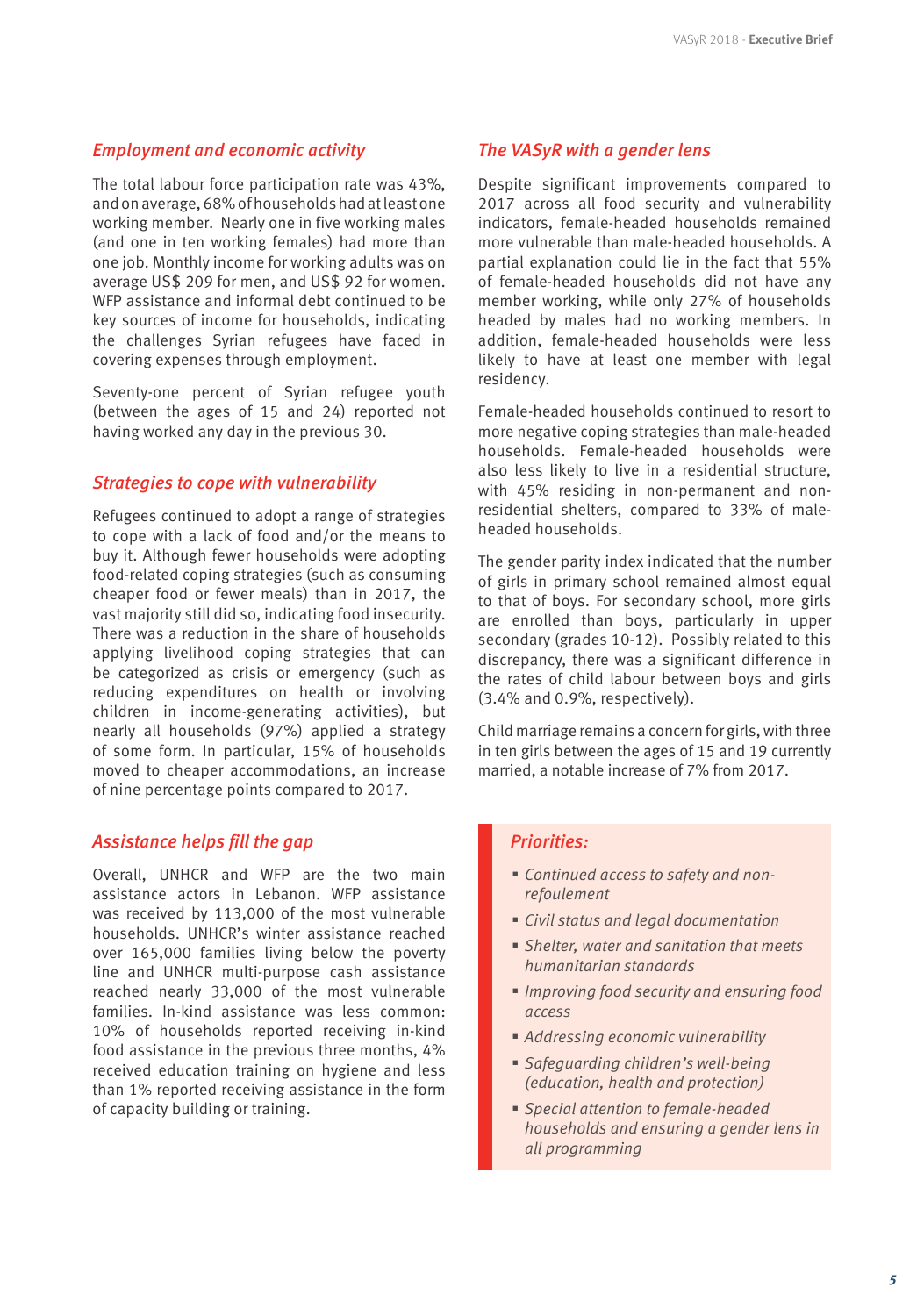# Recommendations

The vigorous response to the Syrian crisis, coordinated by Government of Lebanon and the international community through the Lebanon Crisis Response Plan, has provided a crucial safety net for Syrian refugees. Significant assistance has been provided to meet basic needs such as food, water/sanitation, secure accommodation, education and public health care. For many refugees, however, well-being remains precarious.



To protect refugees, UNHCR has made a commitment with the Government of Lebanon to support GSO capacity to be able to process the increasing number of residency applications. Support and advocacy should remain a top priority for tackling the issue of illegal residency and to increase capacity for processing birth and marriage registration.

Programmes that center around poverty alleviation are key to enabling families to meet their needs and increase the overall resilience of the population.

Meeting funding requirements is crucial to ensure and maintain food security for all Syrian refugees in Lebanon. The unified targeting and vulnerability method that have been established enable actors to better link assistance with interventions, and strong linkages with the livelihoods, basic assistance and food security sectors must be maintained. The food security strategy must include coordinated actions that address economic vulnerability, with a special focus on women and youth, to be sustainable.

The access of vulnerable refugees to affordable occupancy in residential shelters at adequate conditions should continue to be facilitated through an integrated Shelter/WASH response, ensuring sustainable upgrades and security of tenure agreements. Immediate assistance is required to meet the increasingly acute needs of the refugee population living in substandard shelters, non-permanent and non-residential in particular. Rights should be enhanced for refugees to improve security of tenure. Ongoing support for access to improved water supply and sanitation facilities is required to ensure it is safely managed based on agreed standards, irrespective of shelter type. Related to this, in addition to ensuring proper electricity connections, it is important to decentralize energy-generation capacity and enforce associated distribution networks to improve availability and affordability of electricity.

The education response should focus on the retention of students in schools by improving the quality of education, promoting a violence-free school environment, and providing transportation when needed. Pre-primary education presents another opportunity for improving children's longterm well-being. Lastly, education interventions should be systematically linked to child protection systems and livelihood opportunities for youth.